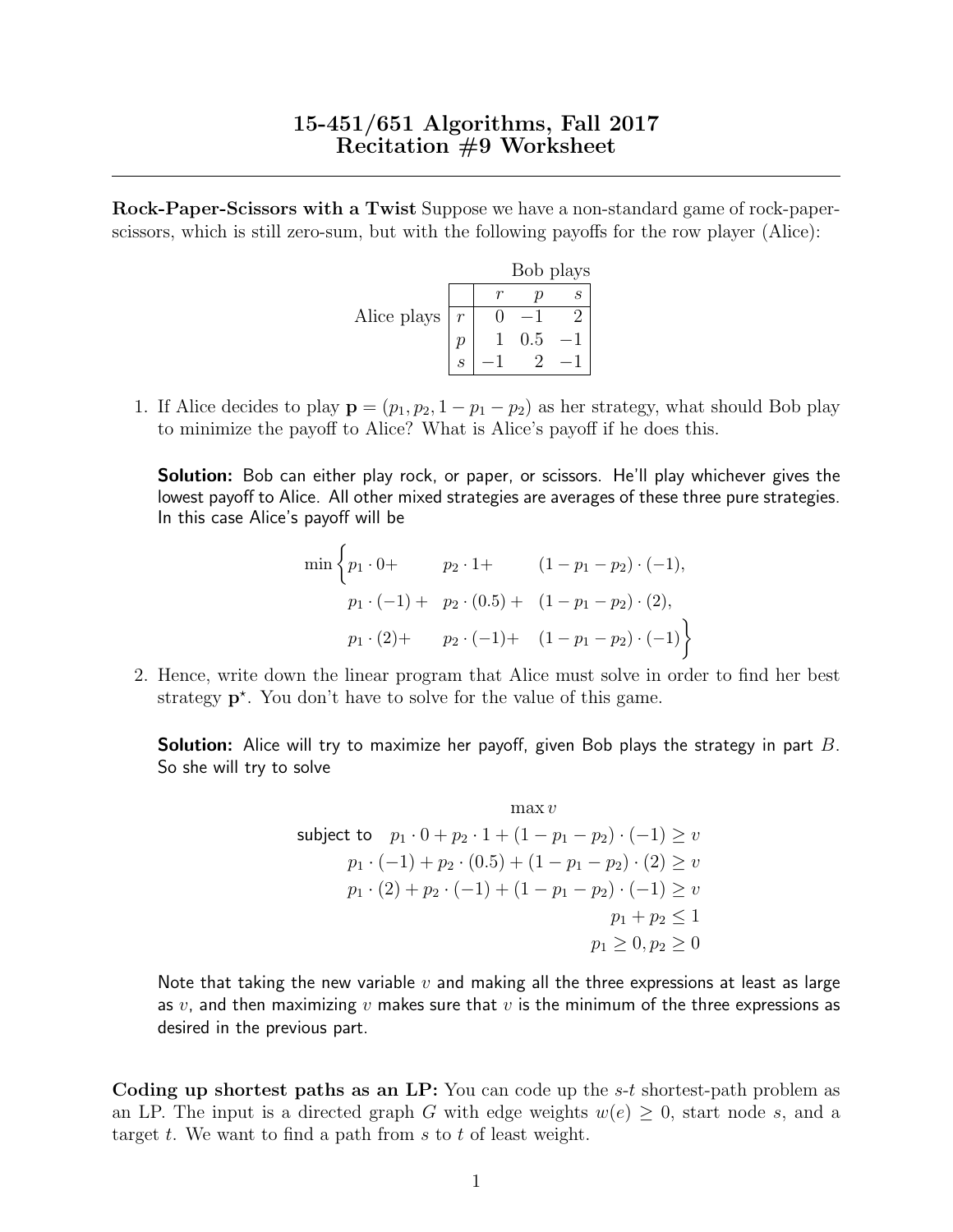1. What are the variables? Suppose we have a variable  $d_v$  for every vertex v, representing its distance from s. What are the constraints you should write?

**Solution:** For any edge  $e = (u, v)$  we put the constraint that  $d_v \leq d_u + w(e)$ . In other words, since one way to reach  $v$  is to reach  $u$  first and then go on edge  $e$  to  $v$ , the shortest-path distances must satisfy this property. We also add the constraint  $d_s = 0$ .

2. The objective? We claim it is *maximize*  $d_t$ . Why does this make sense?

**Solution:** Any solution will have values  $d_v$  that are no larger than the shortest path from s to  $v$ , since by induction (on nodes in order of their true distance from  $s$ ) the node  $u$  that comes right before  $v$  in the true shortest path from  $s$  will never have too large a value, and we have constrained  $d_v \leq d_u + w(u, v)$ . So  $d_t$  cannot be more than the shortest s-t distance.

Also, if you set  $d_v$  to be the actual shortest-path distance from s to v, then this satisfies all the constraints in the LP. So the optimal value of  $d_t$  cannot be less than the shortest  $s-t$  distance either. Hence it must be equal.

Another way to think about this: take a set of stones (one for each node) and strings (one for each edge), and tie a string of length  $w(u, v)$  between stones u and v. Now pull s and  $t$  as far as possible from each other: the strings that become taut are those on the shortest path from  $s$  to  $t$ , and the furthest  $s$  and  $t$  can be pulled from each other equals their shortest-path distance.

Coding up shortest paths as an LP (Approach II): Have a variable  $x_e$  for each edge e, with constraints that  $0 \leq x_e \leq 1$ . (Think of  $x_e = 1$  meaning we use that edge, and  $x_e = 0$  meaning we don't, but of course the LP might assign fractional values.) Our goal is to minimize  $\sum_{e} w(e) x_e$ , subject to:

- One unit of "flow" leaves  $s: \sum_{e=(s,v)} x_{sv} = 1$
- One unit of "flow" enters  $t: \sum_{e=(v,t)} x_{vt} = 1$ .
- For all  $v \notin \{s, t\}$ , we have flow-in = flow-out:  $\sum_{e=(u,v)} x_{uv} = \sum_{e=(v,u)} x_{vu}$ .

This is a min-cost flow (send 1 unit of s-t-flow with least cost). You can put edge-capacity 1, but since we send only 1 unit of flow, the capacity constraints don't matter.

1. Solve the LP to get an optimal solution. If we get back an integer solution (i.e., if  $x_e \in \{0, 1\}$ ) for each edge  $e$ ) argue that the edges with  $x_e = 1$  give a shortest s-t path.

Solution: The flow gives a path. And if there is a shorter path, that would be a solution with smaller cost to the LP as well, contradicting the optimality of  $x$ .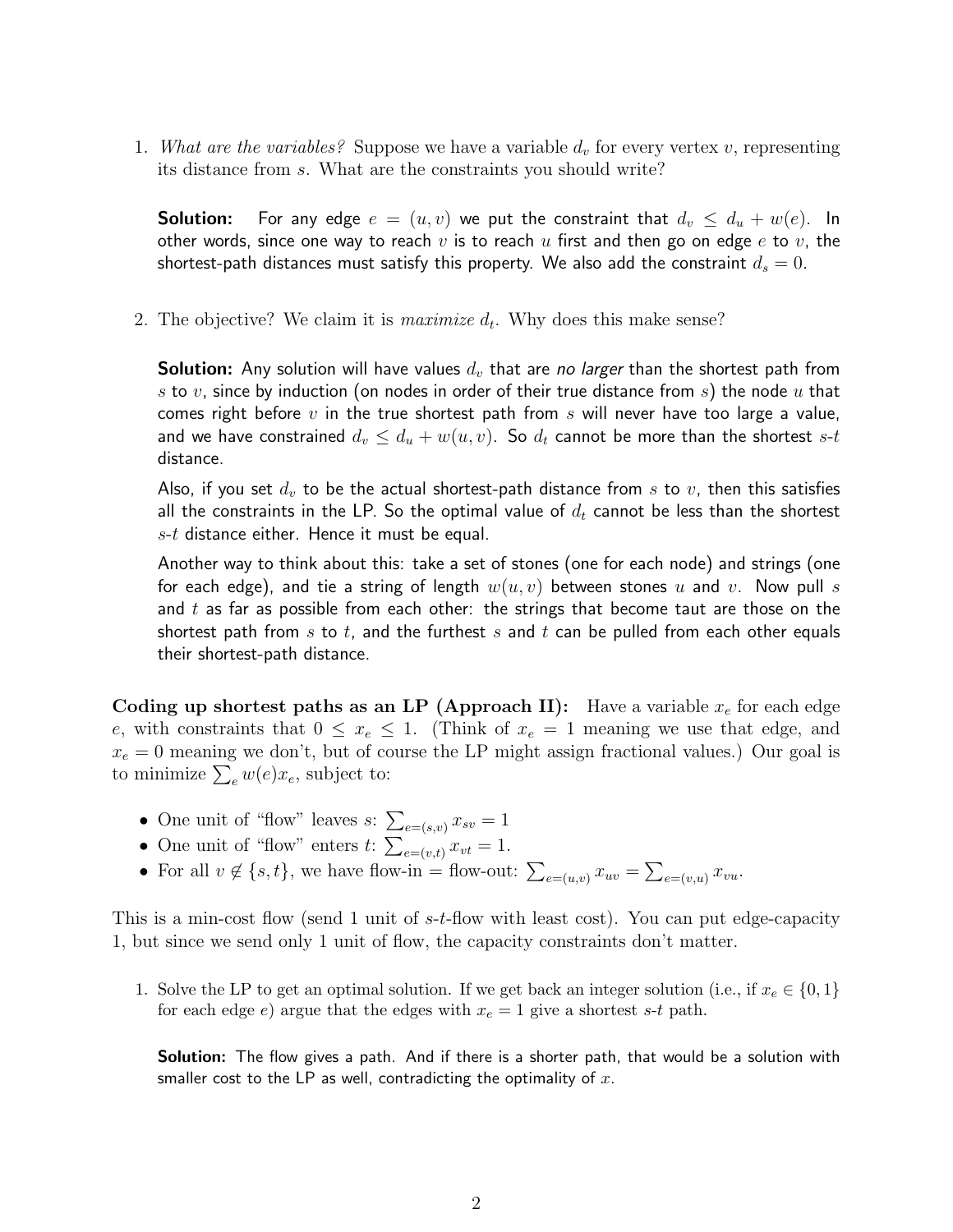2. Suppose the optimal LP solution returns a fractional flow. Argue that any flow-carrying path from s to t is a shortest path.

<code>Solution:</code> Take the flow  $f$  and decompose it into flows on  $s\text{-}t$  paths, say  $\alpha_i$  flow on path  $P_i$ , with  $\sum_i \alpha_i=1.$  The LP objective function is  $\sum_i \alpha w(P_i)$ , where  $w(P_i)=\sum_{e\in P_i}w_e.$  Now if some  $P_i$ with  $\alpha_i > 0$  was not a shortest path, we could reduce flow on that and put more flow on other paths to get a smaller cost LP solution.

Taking Duals Consider this maximization linear program:

 $\max(x_1 + 3x_2 - 3x_3)$ s.t.  $x_1 + x_2 + 2x_3 \leq 2$  $7x_1 + 2x_2 + 5x_3 \leq 6$  $2x_1 + 2x_2 - x_3 \leq 1$  $x_1, x_2, x_3 \geq 0$ 

1. Write down its dual LP. (Is it a maximization or minimization problem? What are the variables? Constraints?)

**Solution:** Remember that we are trying to find the lowest upper bound on the value on the primal LP by taking combinations of constraints. So the dual should be a minimization problem with one variable  $y_i$  for each constraint in the primal, where each  $y_i$  represent "how much" constraint i should be used in the optimal solution. We sum constraints of the form  $thing \ge thing$ , so we want each  $y_i \geq 0$  to not flip the inequalities.

$$
min(2y1 + 6y2 + 1y3)
$$
  
s.t.  $y_1 + 7y_2 + 2y_3 \ge 1$   
 $y_1 + 2y_2 + y_3 \ge 3$   
 $2y_1 + 5y_2 - y_3 \ge -3$   
 $y_1, y_2, y_3 \ge 0$ 

2. What is the dual of the dual?

**Solution:** When we take the dual of the dual, we will get back the primal.

Taking Duals II Write down the dual of this minimization LP. Some of the inequalities are greater-than and some are less-than, and not all contraints have all variables

$$
\max(x_1 - 3x_2 + 2x_3)
$$
  
s.t.  $3x_1 + 2x_2 \ge 2$   
 $2x_2 - x_3 \le 5$   
 $x_1, x_2, x_3 \ge 0$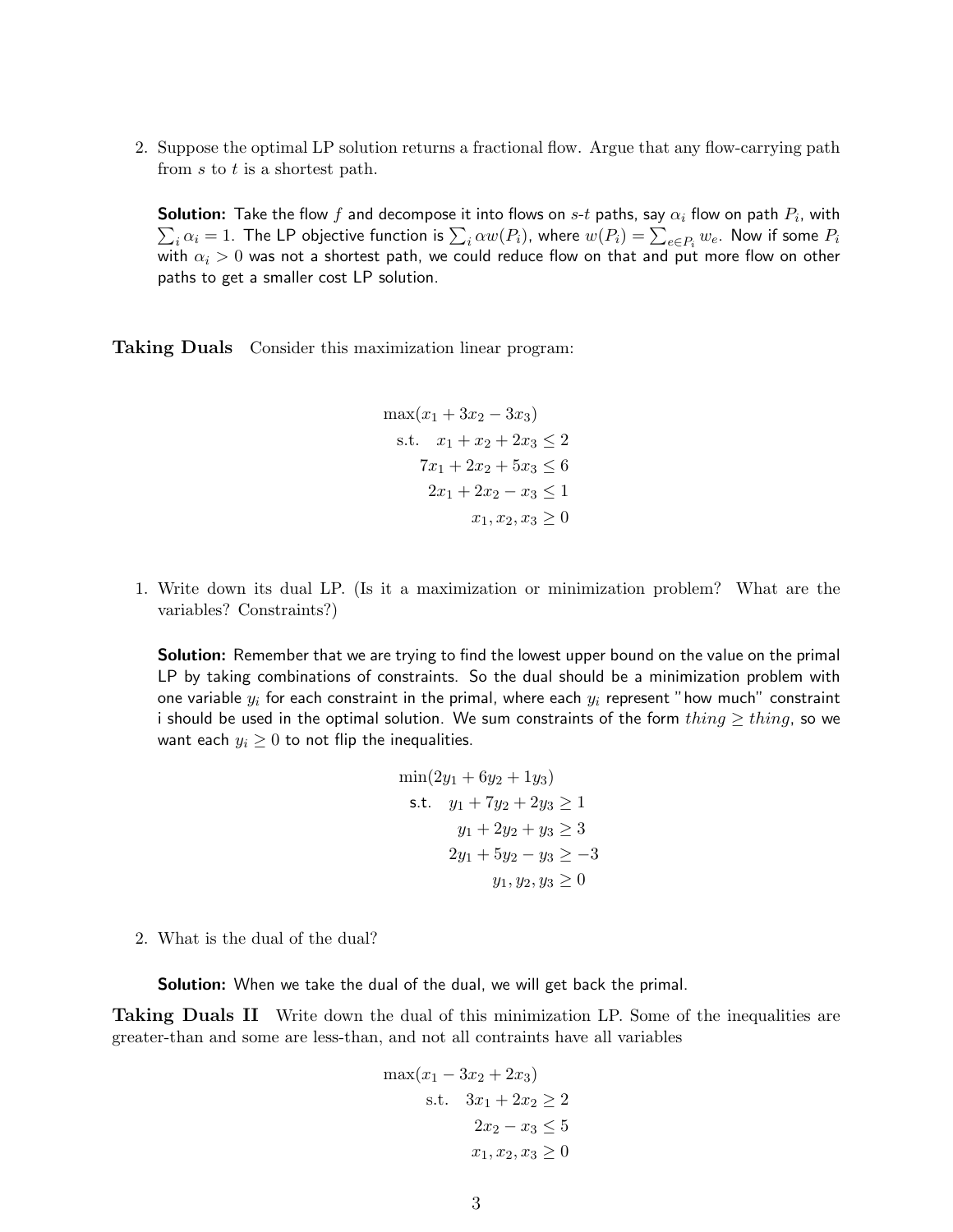Solution: To make life easy, we first want to convert the LP to a nicer form. Since we have a maximization problem, we want all of the constraints to have a less than. We do this by multiplying the first constraint by negative one.

$$
\max(x_1 - 3x_2 + 2x_3)
$$
  
s.t.  $-3x_1 - 2x_2 \le -2$   
 $2x_2 - x_3 \le 5$   
 $x_1, x_2, x_3 \ge 0$ 

Now we fill in all of the missing constraints.

$$
\max(x_1 - 3x_2 + 2x_3)
$$
  
s.t. 
$$
-3x_1 + 0x_2 - 2x_2 \le -2
$$

$$
0x_1 + 2x_2 - x_3 \le 5
$$

$$
x_1, x_2, x_3 \ge 0
$$

Now taking the dual is easy, just like before we want a minimization problem with one  $y_i$  for each constraint.

$$
\min(-2y_1 + 5y_2)
$$
  
s.t.  $-3y_1 + 0y_2 \ge 1$   
 $0y_1 - 2y_2 \ge -3$   
 $-2y_1 - y_2 \ge 2$   
 $y_1, y_2 \ge 0$ 

Minimax from Duality Let the row-player's payoff be given by this (non-negative) matrix

|   |   | í |
|---|---|---|
|   |   | 5 |
| к | 3 |   |

1. If the probabilities on the two rows are  $p_1$  and  $p_2$ , write down an LP for the row player's optimal strategy.

**Solution:** If the row player puts  $p_1 \geq 0$  and  $p_2 \geq 0$  on L and R respectively, then he/she wants to solve  $\max_{p_1,p_2} \min (p_1 + 3p_2, 5p_1 + 2p_2)$  The LP is:

$$
\max v
$$
  
s.t.  $p_1 + 3p_2 \ge v$   

$$
5p_1 + 2p_2 \ge v
$$
  

$$
p_1 + p_2 \le 1
$$
  

$$
p_1, p_2 \ge 0
$$

Note: We could do  $p_1 + p_2 = 1$ , but to maximize v it will be the case anyways.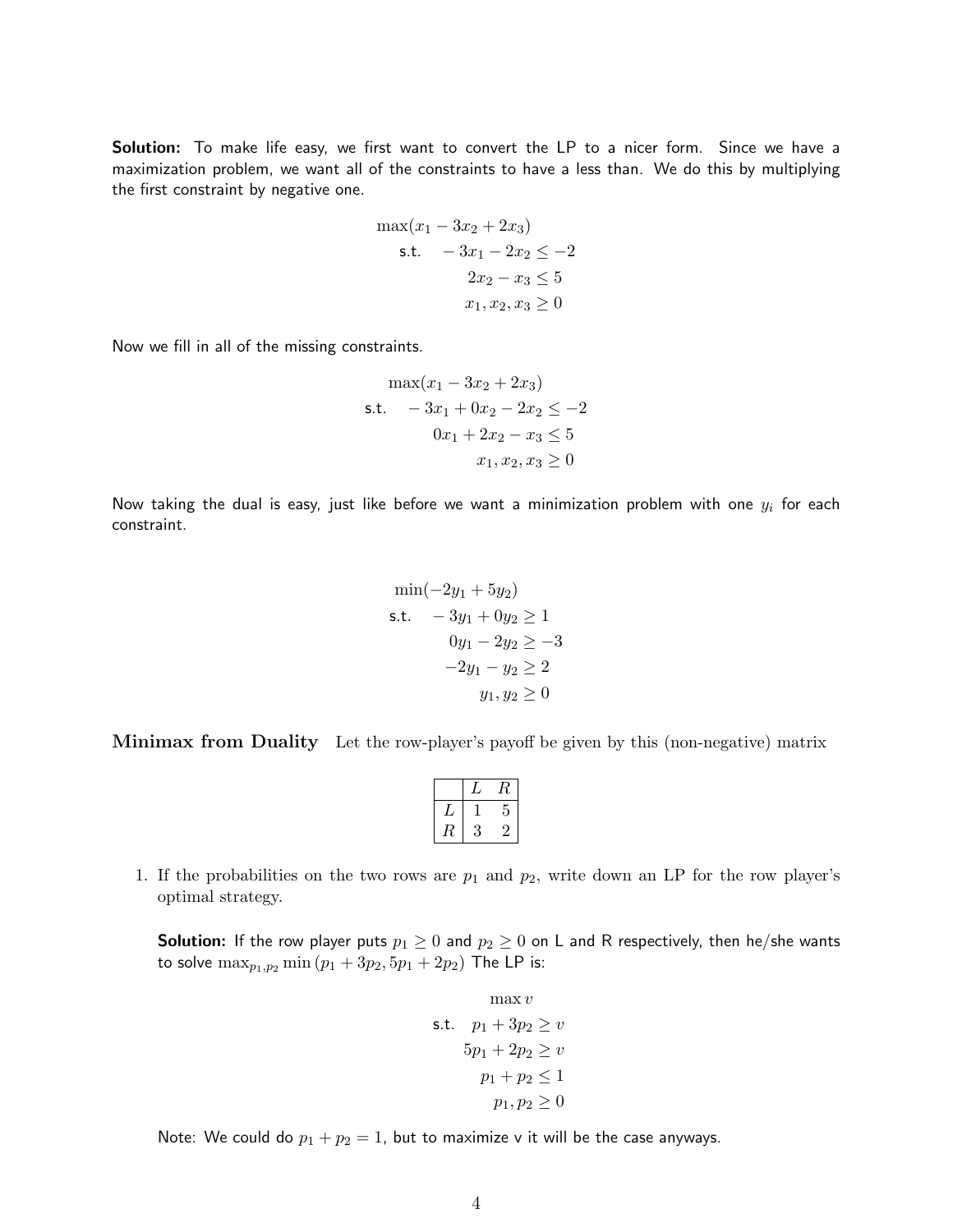2. Now take the dual of this LP. Show thhis dual is an LP computing the column player's optimal strategy (And hence string duality implies the minimax theorem)

**Solution:** We are going to follows the same steps as Taking Duals II. Since we've got a maximization problem, we will make all of the constraints less than, and make the right side constants

$$
\max v
$$
  
s.t. 
$$
v - p_1 - 3p_2 \le 0
$$

$$
v - 5p_1 - 2p_2 \le 0
$$

$$
p_1 + p_2 \le 1
$$

$$
v, p_1, p_2 \ge 0
$$

Now we do find the dual, calling the variables  $q_1, q_2$  and w, for constraints 1,2 and 3.

$$
\max w
$$
  
s.t.  $q_1 + q_2 \ge 1$   
 $-q_1 - 5q_1 + w \ge 0$   
 $-3q_1 - 2q_1 + w \ge 0$   
 $w, q_1, q_2 \ge 0$ 

 $m_0 \approx m_1 \approx m$ 

Finally we put this in a similar form to the original LP:

$$
\max w
$$
\n
$$
s.t. \quad q_1 + q_2 \ge 1
$$
\n
$$
q_1 + 5q_2 \le w
$$
\n
$$
3q_1 + 2q_1 \le w
$$
\n
$$
w, q_1, q_2 \ge 0
$$

We again notice that in the optimal solution  $q_1 + q_2 = 1$ , so the optimal solution will give us the  $\min_{q_1,q_2} \max (q_1 + 5q_2, 3q_1 + 2q_2)$ , which is exactly what we would get if we assume the row player plays L and R with probabilities  $q_1$  and  $q_2$  and tried to optimize the column players strategy. These ideas hold in general, and for lots of other problems like maxflow-mincut.

Some Fun Stuff We can also model various NP-complete problems at (Integer) Linear programs.

1. K-Coloring as an LP. Given a graph  $G = (E, [n])$ , we want to give the graph a K-coloring.

**Solution:** Let  $y_k$  be an indicator of whether or not color k is used, and  $x_{ik}$  be an indicator of whether vertex i is assigned to color k.

$$
\min \sum_{k} y_k
$$
\n
$$
\text{s.t.} \sum_{k} x_{ik} = 1 \quad \forall i \le n \quad \text{program@epst}
$$
\n
$$
x_{ik} + x_{jk} \le 1 \quad \forall k \le K, (i, j) \in E
$$
\n
$$
x_{ik} \le y_k \quad \forall k \le K, i \le n
$$
\n
$$
x_{ik}, y_k \ge 0 \quad \forall k \le K, i \le n
$$